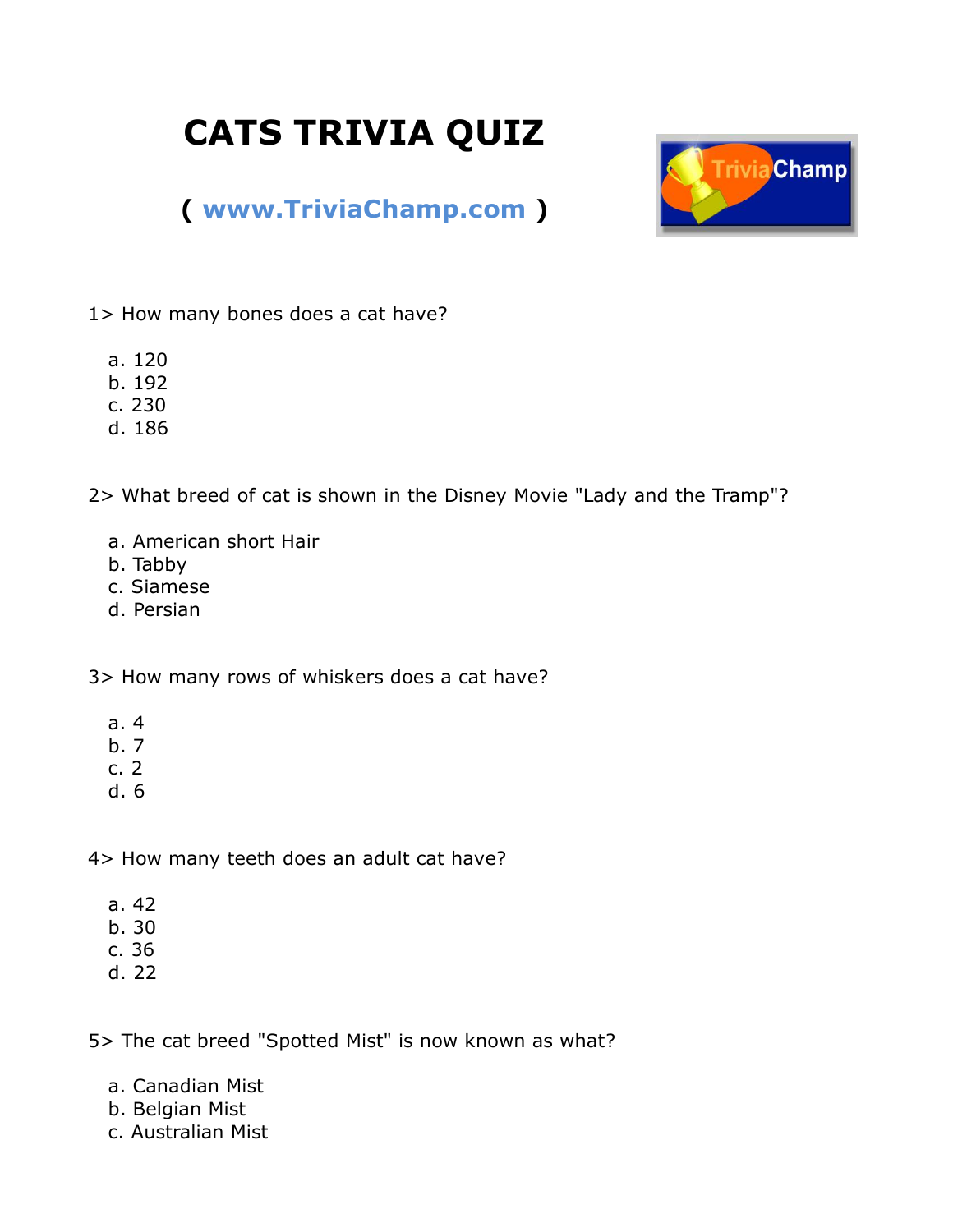- d. American Mist
- 6> Which of these cat breeds has long hair?
	- a. Ocicat
	- b. Havana Brown
	- c. Russian blue
	- d. Himalayan

7> Which of these breeds is caused by a genetic mutation?

- a. Siberian
- b. Manx
- c. Munchkin
- d. Napoleon

8> Which of these breeds is native to Kenya?

- a. Sokoke
- b. Nebelung
- c. Tiffany
- d. Snowshoe

9> Which of these cats has a "ticked coat"?

- a. Manx
- b. La Perm
- c. Persian
- d. Abyssinian

10> Which breed of cat is the largest?

- a. Savannah
- b. Maine Coon
- c. Ragdoll
- d. Siberian

11> When does a kitten open its eyes?

a. 5 weeks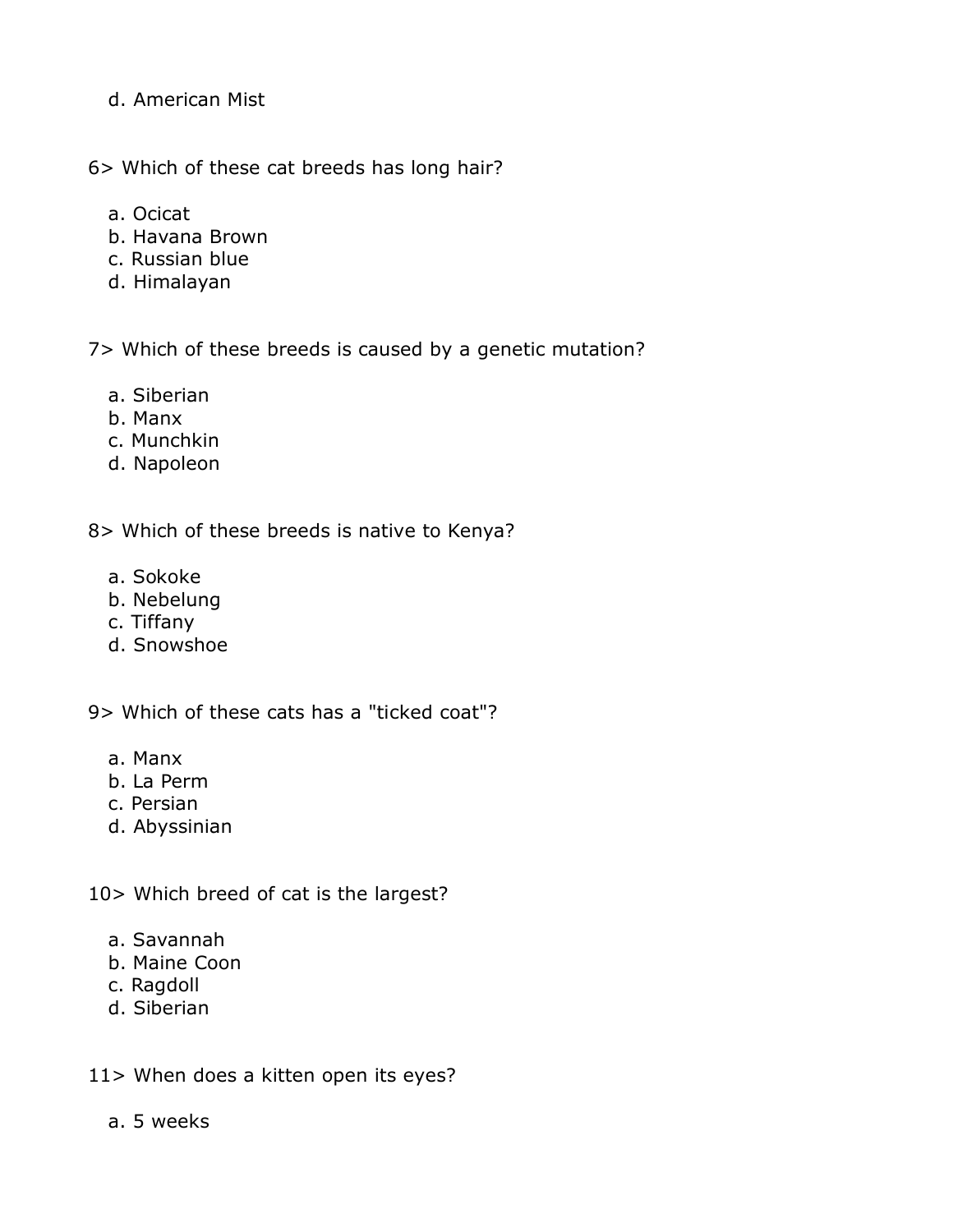- b. Two months
- c. 1-3 weeks
- d. At birth

12> When does a kitten show interest in solid food?

- a. Two months
- b. At birth
- c. 2 weeks
- d. 6 weeks
- 13> What best describes a feral cat?
	- a. A domesticated cat that has returned to the wild
	- b. A barn cat
	- c. Cats that roam only at night
	- d. Cats that roam freely

14> What is the name of the cat that was left £9m by his reclusive British owner in 1988?

- a. Blackie
- b. Paws
- c. Tubbs
- d. Marmalade

15> On average, cats spend how much time every day sleeping?

- a. 8 Hours
- b. 12 Hours
- c. 4 Hours
- d. 16 Hours